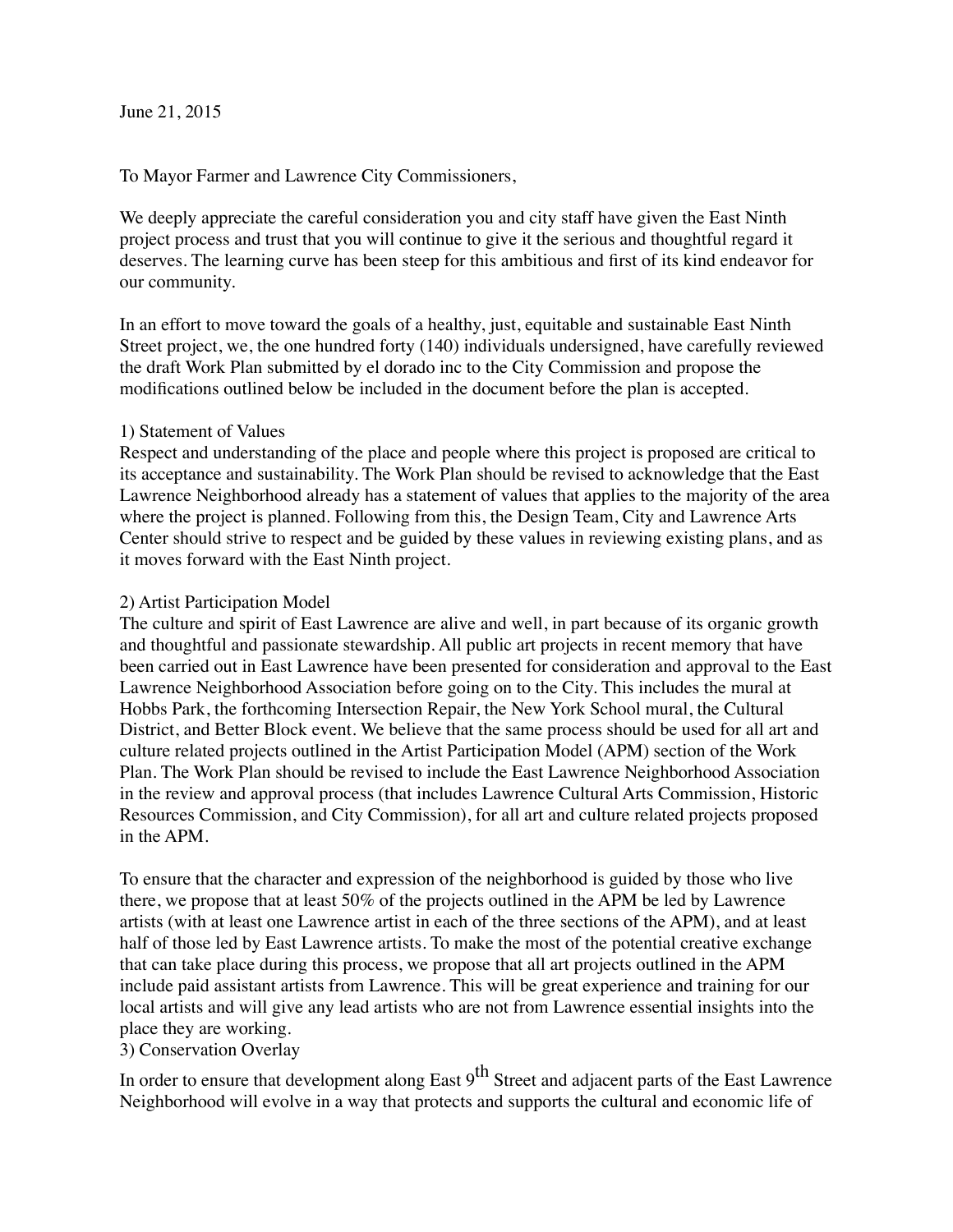its residents and the unique character of its built environment, we propose that a Conservation Overlay be designed and implemented as a part of the East Ninth project and be in place before any work described in the Artist Participation Model begins. The physical extent and specific provisions of the overlay would be determined collaboratively with the City, project Design Team, East Lawrence Neighborhood Association and other interested citizens.

Thank you again for your continued work on this issue and specific consideration of our letter.

We look forward to the June  $23<sup>rd</sup>$  City Commission meeting where many of the signees below we will be present to discuss these proposals in person.

Sincerely,

Brenda Nunez Robert Baker Jean Ann Pike Dave Pike Richard Kershenbaum David Crawford Leslie Soden Charlie Bryan Ted Boyle Dave Evans Mary Kirkendall Eric Kirkendall Creed Shepard Gotfred Beardshear Phil Collison Susan Earle Lane Eisenbart Jill Ensley John Hachmeister Amber Hansen Thad Holcombe Lora Jost Ashley Laird Sue Ashline Jim McCrary Dave Loewenstein Arch Naramore Alison Dishinger Yanice Friedman Carol Klinkett Dennis Cox Marilyn Brune Chanette Alexander Lauretta Hendricks Backus Oswald Backus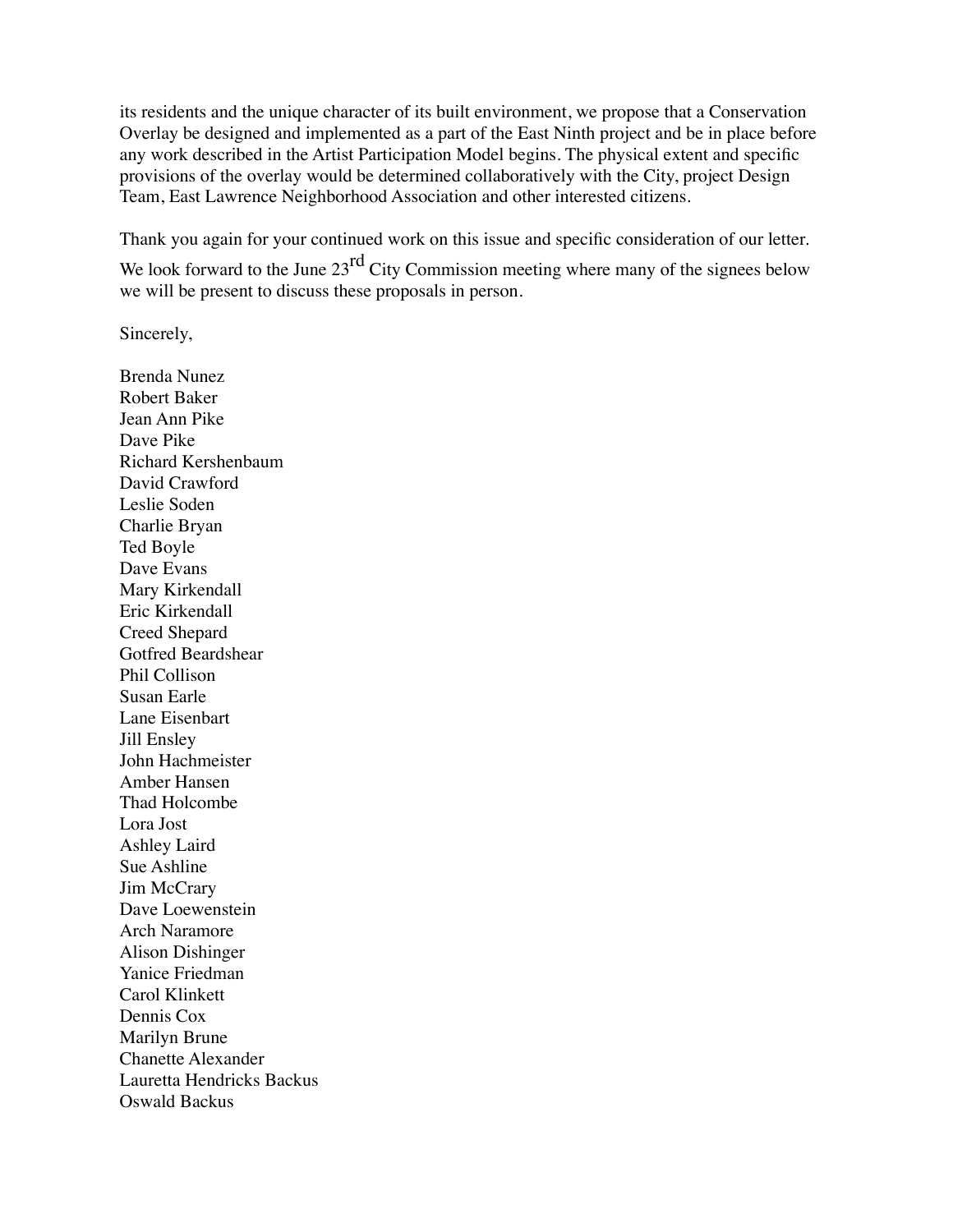Martha S. Thorp Bonnie Uffman Jill Allen Macy C. Smith Pat Miller Dave Kingsley Loring Henderson Bob Garrett Janet Martin P. Johnson Katheirne "KH" Harris Irene Tsuneta Don Kantorv Megan Roelofs Terese Cioffi Katie Ashmore Katie Reese Marta Schwartz John Huff Marty Olson Phil Chiley Teresa Wilke John P. Jervis Janet A. Jackson Louie Galloway Saunny Scott Laura Morgan Susan Munn Janet Good Elliot Good-DeCosta James C. Dunn Ann Carlin Ozegovic Shannon Gorres Sarah Wallace Maya Crocker Linda Lips Marvin E. Voth Juliet Remmers Brian Sultana Ginger Chance Thomas E. Peters Dennis Constance Daniel Bentley Sarah Archiblod Busse Barb Michener Katy Clagett Bridget Chapin Nancy V. Brune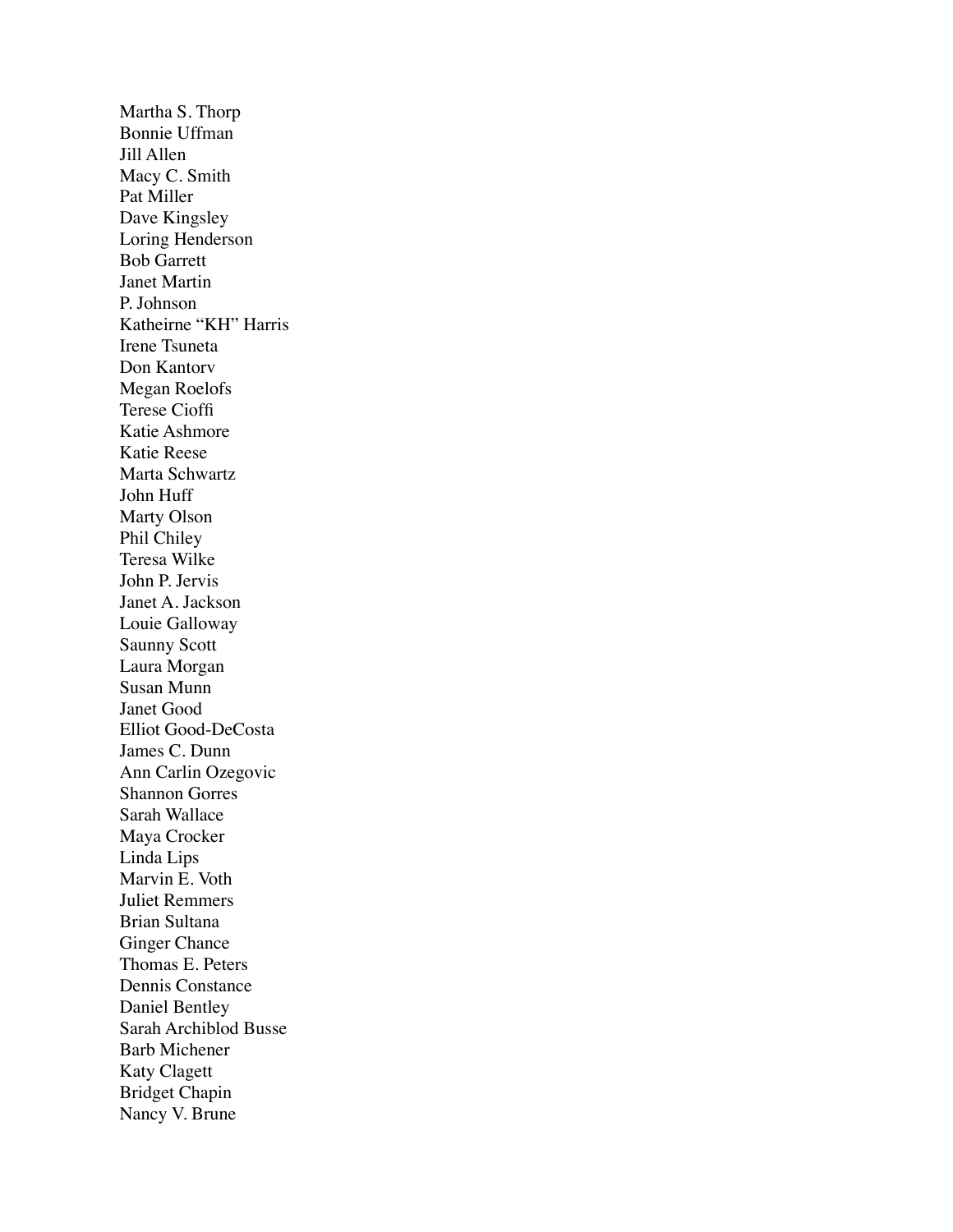Carol Schmitt Eileen Larson Don Mayberger Stephanie Harsin E. F. Tolbert Jane W. Gibson Jim Carpenter Sven Erik Alstrom Frank Janzen Alan Martin Gregory M. Herrod Pam Blackburn Robert W. Lepphe John Swift Jay M. Hester Rhonda Beardshear Alonzo Beardshear Nicollete Proudfoot D. Byron Darby Kellie Smith Herrod Tony Peterson Dorothy Devlin Kyle Garchee Sonya Bonner Steve Bonner Jolene Anderson Brooklynne Mosley Jackson Sump Vicki Douglas Phil Minkin Dan Dimmit C. D. Hall Marilyn Hall Claudean McKellips Christopher Hayes Marah Melvin Ardys Ramberg Sarah Rooney Odessa Shorter Cindy Suenram Nicholas Ward KT Walsh Amanda Schwegler Rebecca Blocksome Kate Meyer Aaron Paden Judith K. Burns McCrea Darron Carswell